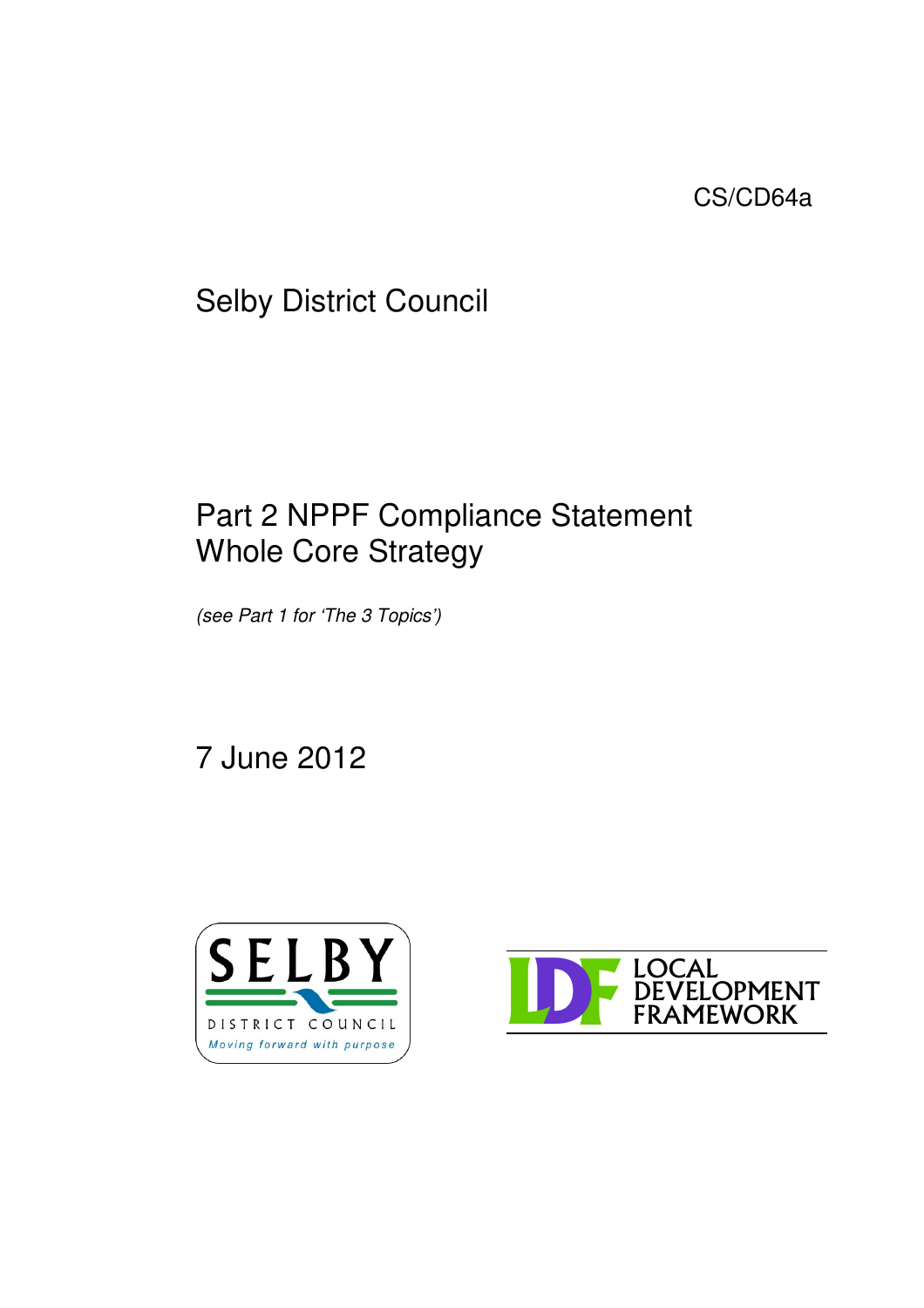# **Contents**

|    |                           | Page<br><b>Numbers</b> |
|----|---------------------------|------------------------|
| 1. | Background                | 1                      |
| 2. | Purpose of this Statement | 1                      |
| 3. | <b>Next Steps</b>         | 2                      |
| 4. | The Assessment            | $\overline{2}$         |
| 5. | <b>Issues</b>             | $\overline{4}$         |
| 6. | Summary of Key Topics     | 8                      |
| 7. | Conclusions               | 9                      |

# **Appendices** *(published separately)*

| Appendix 1 | Tabular assessment of the SDCS policies<br>(as amended) against the NPPF<br>guidance. |
|------------|---------------------------------------------------------------------------------------|
| Appendix 2 | Tabular assessment of the NPPF<br>requirements against the SDCS (as<br>amended)       |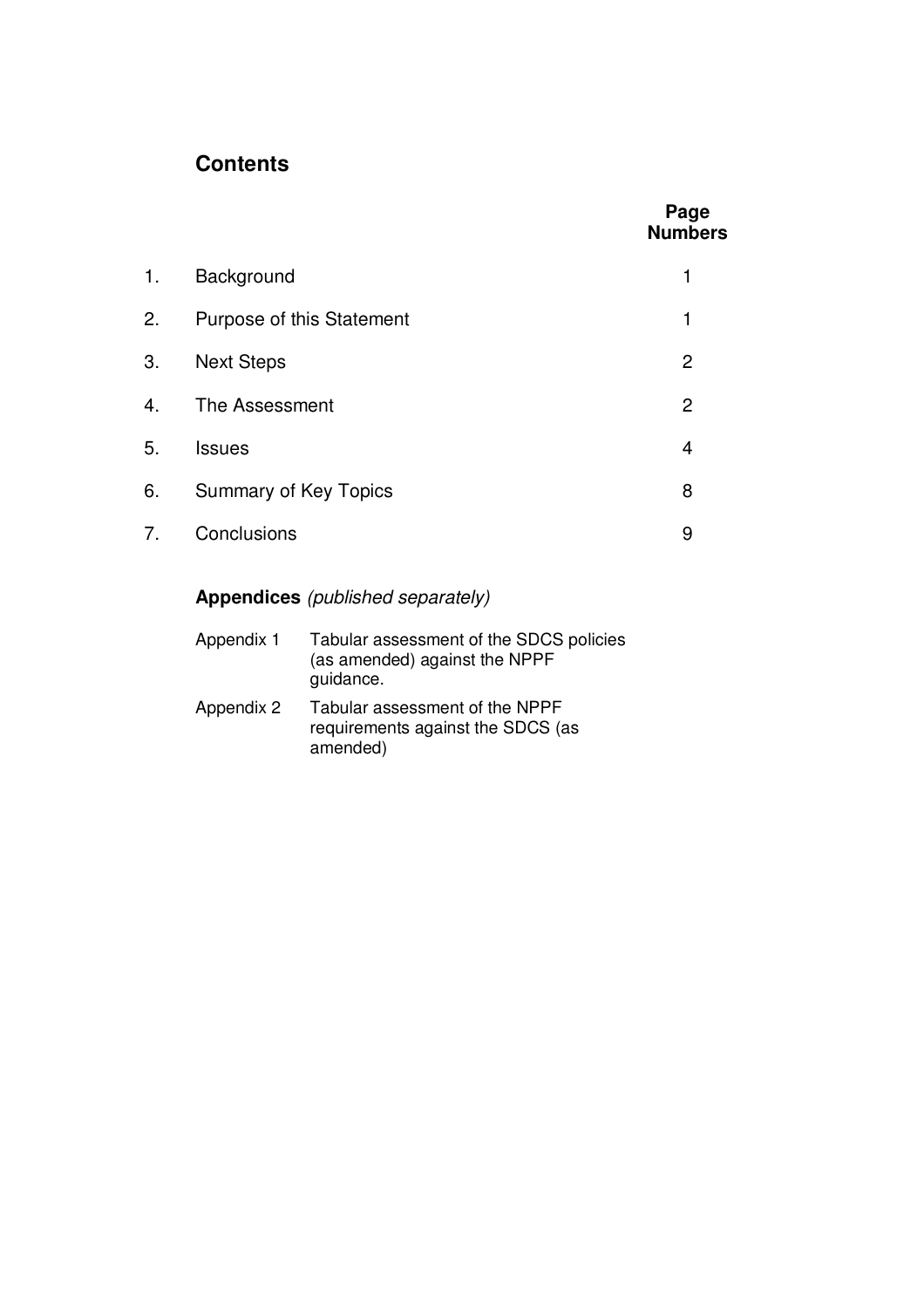#### **1. Background**

- 1.1 The Submission Draft Core Strategy (SDCS) was prepared in compliance with Regional Spatial Strategy (RSS) and in the light of at-that-time extant national policy in Planning Policy Guidance notes (PPGs) and Planning Policy Statements (PPSs).
- 1.2 The National Planning Policy Framework (NPPF) was published on 27 March 2012 and this replaces all the previous national planning guidance in PPGs and PPSs<sup>1</sup>.
- 1.3 The SDCS examination is in progress with most elements already dealt with at the September 2011 Examination in Public (EIP) and the 3 topics<sup>2</sup> dealt with at the April 2012 EIP.
- 1.4 The practical steps which must be taken regarding the examination of the SDCS in the light of the new NPPF are set out in The Planning Inspectorate (PINS) advice note 3 .
- 1.5 Therefore the Core Strategy must be subject to examination in the light of the new NPPF. The Council published an NPPF Compliance Statement (Part 1 - The 3 Topics) on 13 April 2012 (CD64) which set out the Council's assessment of the consistency between the 3 topics and the NPPF. These issues were heard at the April 2012 EIP and need not be re-consulted upon.
- 1.6 The Inspector's note of 4 April 2012 regarding the EIP arrangements is available on the Core Strategy EIP web page. The remaining topics and policies in the Core Strategy which were examined at the EIP in September 2011 will be subject to re-examination in the light of the NPPF at a further EIP starting on 5 September 2012).
- 1.7 The Inspector's second Note of 10 April 2012 sets out the arrangements for the remainder of the Examination, including that all representors were invited to submit any comments on the implications of the whole NPPF (and the other new national policies) for the Core Strategy by 11 May 2012.

#### **2. Purpose of this Statement**

- 2.1 The Council is now publishing this, Part 2 NPPF Compliance Statement in respect of the Core Strategy (other than the 3 topics).
- 2.2 This compliance statement considers whether the Core Strategy policies are sound in so far as they meet the tests of soundness set out in Paragraph 182 of the NPPF.
- 2.3 With reference to other new national policy documents, the Council takes the view that:
	- 1. The technical paper on flood risk which accompanies the NPPF

<sup>1</sup> Some Practice Notes, mainly for Development Management purposes have not been replaced by the NPPF and are still in force

<sup>2</sup> See Inspector's Notes of 10 and 14 October 2011 on council's website www.selby.gov.uk

<sup>&</sup>lt;sup>3</sup> http://www.planningportal.gov.uk/uploads/pins/advice\_for\_inspectors/nppf.pdf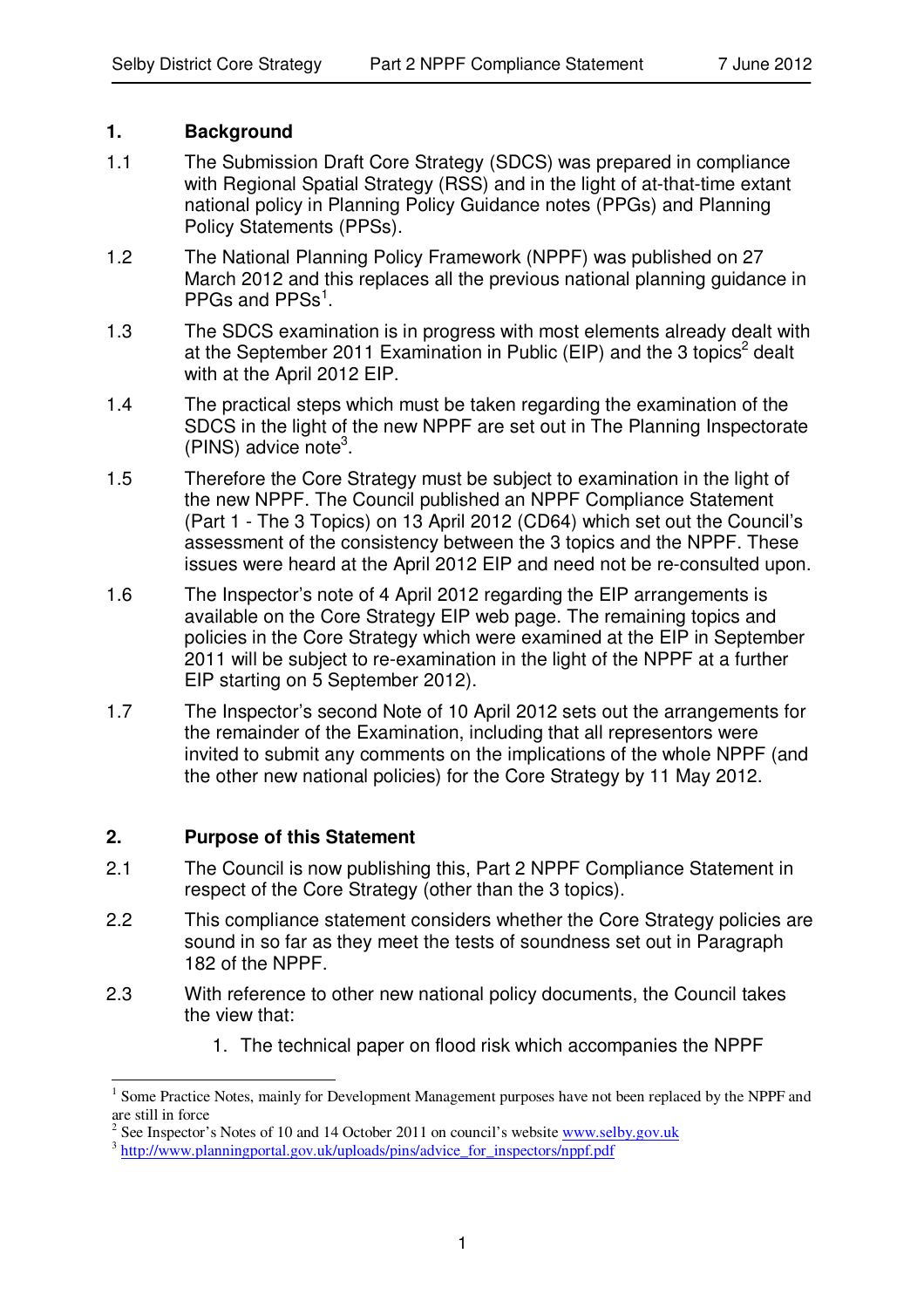retains the core principles of PPG25, and as such the SDCS and Proposed Changes have followed the appropriate steps in dealing with flooding issues. The SDCS and Proposed Changes therefore remain NPPF compliant. The Environment Agency has orally confirmed this view.

- 2. It is satisfied that there are no implications for the SDCS with regard to the Minerals technical guidance published with the NPPF, and so there is no compliance issue (other minerals issues contained in the NPPF main document are however covered in the assessment).
- 3. The Council has also assessed the SDCS against 'Planning Policy for Traveller Sites' guidance published on 23 March 2012.

#### **3. Next Steps**

- 3.1 The Council is publishing for consultation a  $6<sup>th</sup>$  Set of Proposed Changes (CD2f) along with this statement. Any representations received during the 6 week consultation period between 7 June and 19 July 2012 will be considered by the Inspector.
- 3.2 The September 2012 EIP will only consider the SDCS in relation to the NPPF and not re-open the examination on other tests of soundness as these have already been considered. However, the Inspector will decide the agendas for the EIP

#### **4. The Assessment**

#### *Structure*

- 4.1 The Council has considered all third party responses<sup>4</sup> to the Inspector's consultation on the NPPF (which finished on 11 May 2012) and taken account of the debate at the April 2012 EIP, in assessing the implications of the NPPF in relation to the policies in the Core Strategy.
- 4.2 The assessment has been undertaken from two view points in order to ensure a comprehensive analysis and the detailed assessments are provided in two appendices:
	- Appendix 1 provides a tabular assessment of the SDCS policies (as amended) against the NPPF guidance.
	- Appendix 2 provides a tabular assessment of the NPPF requirements with an analysis against the SDCS (as amended)
- 4.3 This statement provides a summary of the main points.

# *Approach*

4.4 In undertaking the assessment the Council considers the following points should be borne in mind:

 $4$  The Council's response to the representations is published separately (CD65)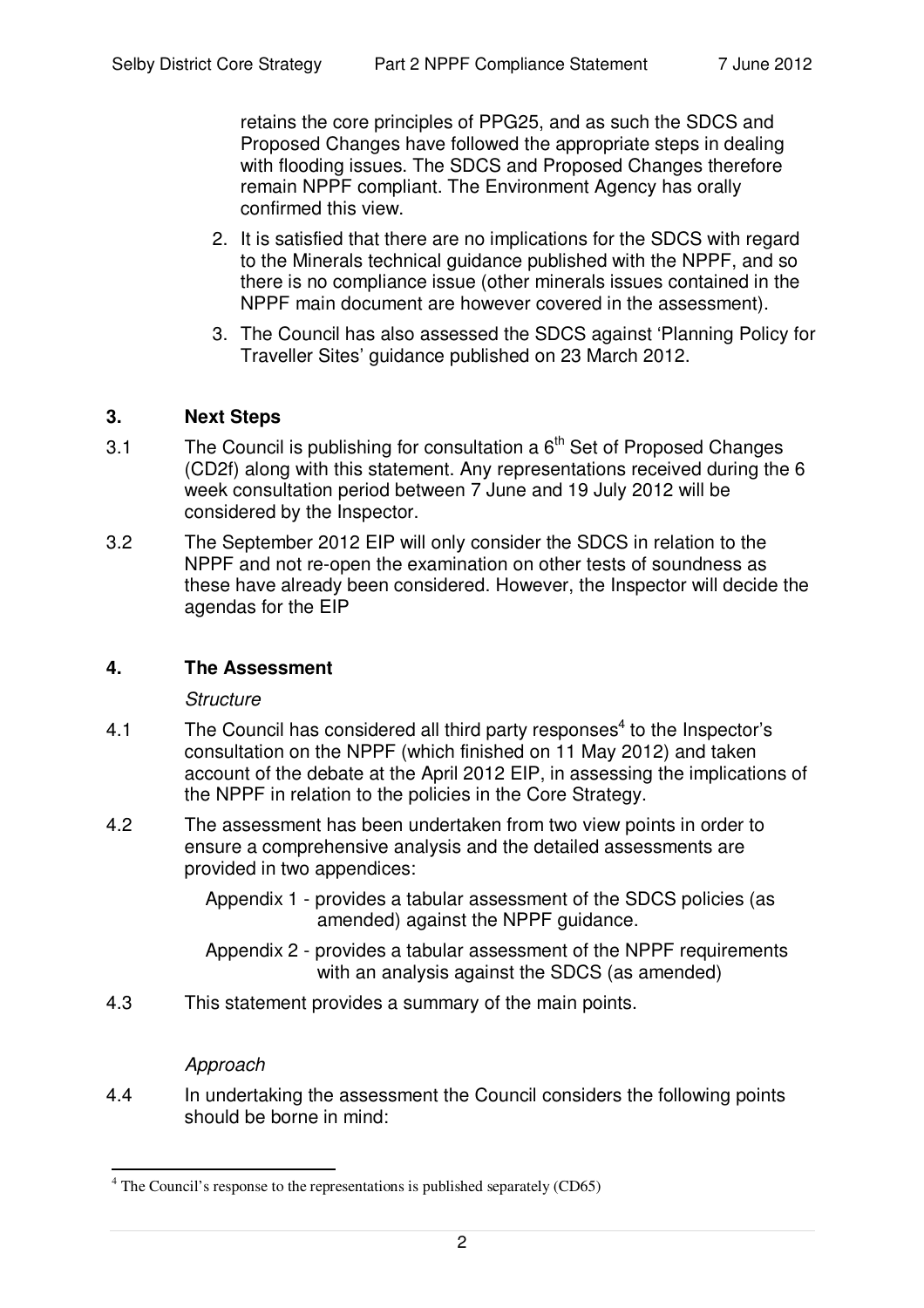- 4.5 In principle the Council takes the view that the SDCS policies were compliant with national policy as embodied in the wide ranging, lengthy and detailed guidance set out in PPGs and PPSs (and other policy/guidance notes). Given that the NPPF is based extensively on the superseded national policy documents, then it is unlikely that the SDCS policies would now fail to comply.
- 4.6 However this compliance statement does positively analyse the requirements of the NPPF in relation to the SDCS and assesses whether the approach and policies are consistent with national policy.
- 4.7 In determining whether the policies are consistent, it should be noted that it is not necessarily inconsistent if the SDCS does not exactly mirror the NPPF, for a number of reasons set out below.
- 4.8 There is no need to amend the SDCS to simply repeat national policy. Where the SDCS does not specifically refer to an element of the NPPF, there is little point in adding something to the SDCS because the SDCS is silent on a particular point. The NPPF should be read in conjunction with the SDCS.
- 4.9 One of the over-arching themes of the NPPF is that decisions should be taken locally and not imposed top-down. Various parts of the NPPF set out that policies in Local Plans should be developed in the light of evidence, including Paragraph 10 which says that "*plans and decisions need to take local circumstances into account, so that they respond to the different opportunities for achieving sustainable development in different areas*". Paragraph 209 says that the NPPF "*aims to strengthen local decision making and reinforce the importance of up-to-date plans*". The SDCS is the local interpretation of national policy taking into account local circumstances and evidence and in the light of the views of the local community.
- 4.10 This statement therefore demonstrates where the SDCS policies are consistent with the NPPF, and also highlights where the policies are not exactly the same. Where there is an apparent difference, this is assessed as to whether there is:
	- (a) a need for Proposed Change to the SDCS to ensure consistency with the NPPF; or
	- (b) no modification is required because:
		- The NPPF can be read alongside the SDCS or
		- It is appropriate, within the guidance set out in the NPPF that the SDCS is different because it is based on a locally derived, proportionate evidence base or
		- The NPPF requirement is more appropriately addressed in a future part of the Local Plan given that the Core Strategy is a strategic framework document and not meant to be a site specific or detailed development management policy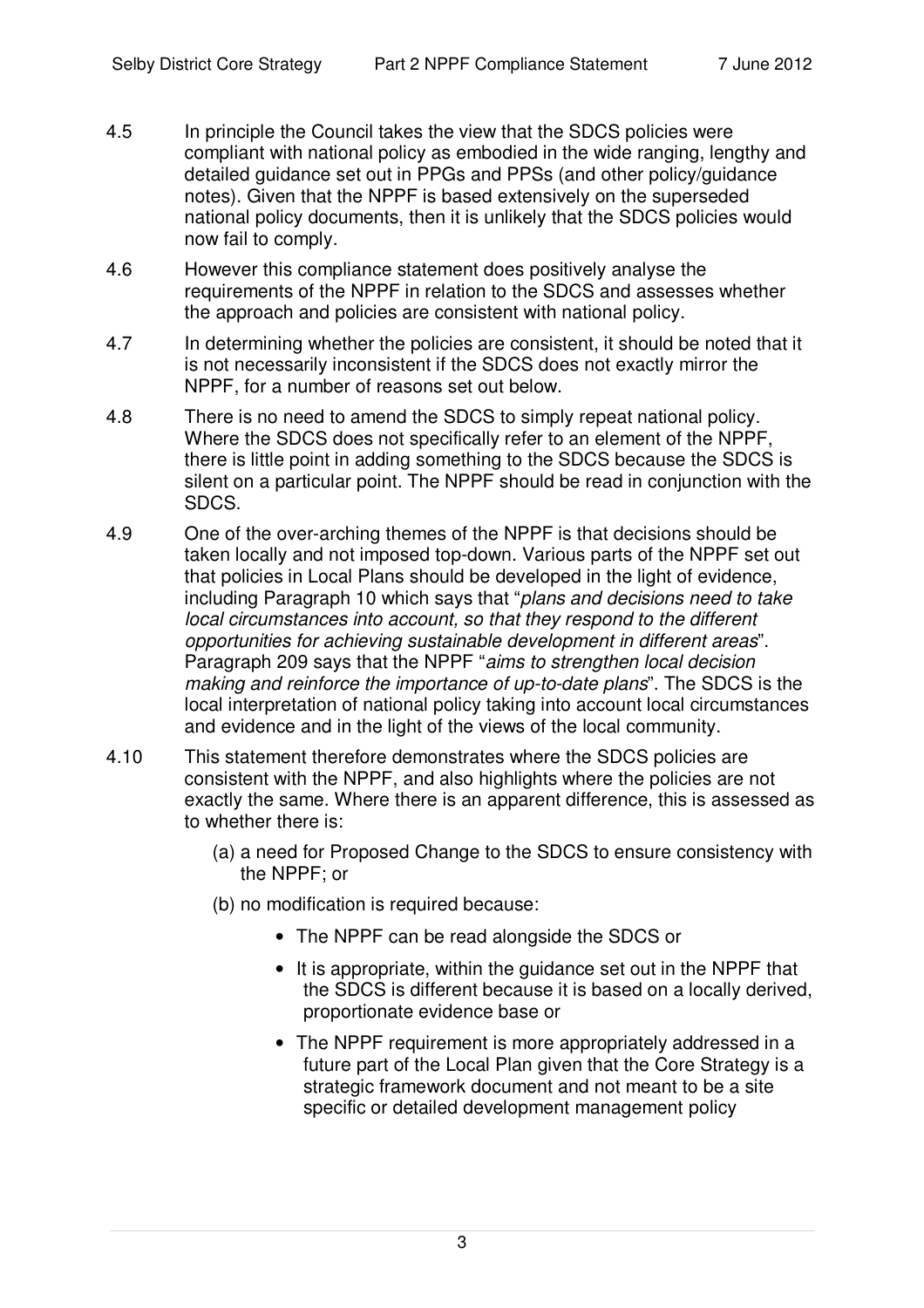# document<sup>5</sup>.

4.11 This statement deals with the key issues and does not pick up any consequential amendments which may be needed in the text of the SDCS for example to delete references to cancelled guidance and replace with reference to NPPF. These are dealt with separately in the  $6<sup>th</sup>$  Set of Proposed Changes (CD2f). Further, any other consequential updates will be made by the Council as 'additional modifications' prior to adoption as necessary.

#### **5. Issues**

# *SDCS Strategic Objectives and Housing Supply*

- 5.1 The Part 1 NPPF Compliance Statement (CD64) covered the over-arching Core Strategy and the  $5<sup>th</sup>$  Set of Proposed Changes (January 2012 CD2d) approach to:
	- o key issues and challenges
	- o vision aims and objectives
	- $\circ$  spatial development strategy
	- $\circ$  creating sustainable communities / scale and distribution of housing growth (CP2) / managing housing supply (CP3)

and their consistency with the NPPF and is not repeated here. However the Appendices to this Statement do provide the analysis in tabular form.

#### *NPPF Presumption in favour of Sustainable Development*

- 5.2 Paragraph 6 of the NPPF states that the purpose of the planning system is to contribute to the achievement of sustainable development. The policies in paragraphs 18 to 219, taken as a whole, constitute the Government's view of what sustainable development in England means in practice for the planning system. Paragraph 7 of the NPPF identifies that there are three dimensions to sustainable development: economic, social and environmental. Paragraph 15 of the NPPF requires that "Policies in Local Plans should follow the approach of the presumption in favour of sustainable development so that it is clear that development which is sustainable can be approved without delay. All plans should be based upon and reflect the presumption in favour of sustainable development, with clear policies that will guide how the presumption should be applied locally." Paragraph 151 of the NPPF requires that "Local Plans must be prepared with the objective of contributing to the achievement of sustainable development."
- 5.3 The Part 1 NPPF Compliance Statement stated that because the NPPF includes the presumption in favour of development there is no necessity to include a stand alone policy explicitly repeating this in the SDCS.

<sup>5</sup> It should be noted that a number of detailed development management policies are saved in the Selby District Local Plan, which forms part of the 'Local Plan' and will remain until replaced.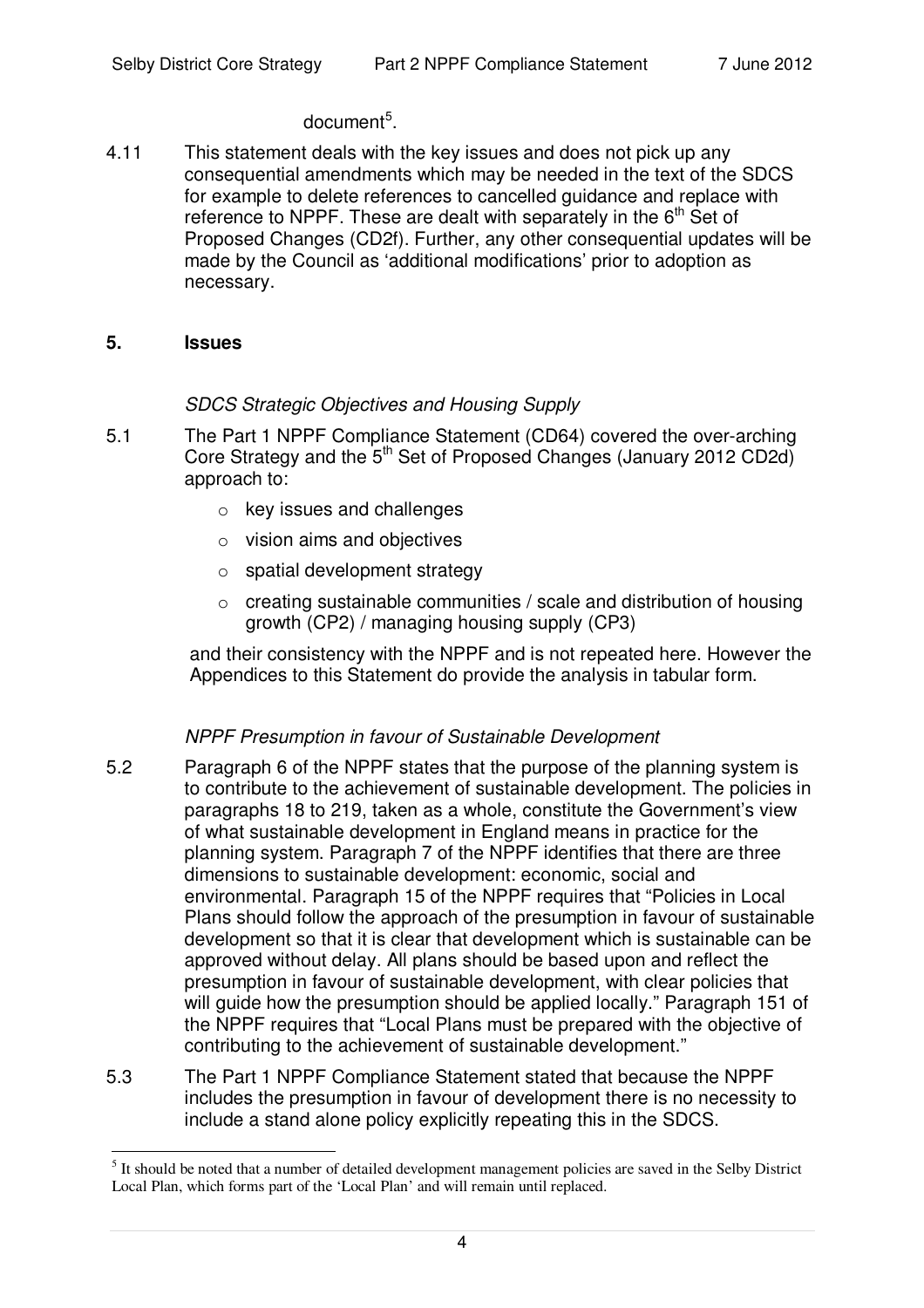- 5.4 However, the Planning Inspectorate<sup>e</sup> has issued model wording for a "presumption in favour of sustainable development" policy, which they consider will, if incorporated into a draft Local Plan submitted for examination, be an appropriate way of meeting this expectation.
- 5.5 The Council is now therefore proposing to add a new policy (LP1) to the Core Strategy based on the national model which is provided in the 6<sup>th</sup> Set of Proposed Changes (CD2f), and consider that this is consistent with the NPPF.

#### *Deletion of 'phasing' of housing growth from CP2*

- 5.6 The concept of phasing was introduced by the Council at Proposed Changes stage in the light of evidence from the Arup (November 2011) (CD56) study which concluded that housing market conditions are likely to be weak for the near future, and thus there could be a case for slightly lower levels of housing delivery in the first five years.
- 5.7 Representations received during the consultation objected to the phased approach as it was viewed as restricting housing growth contrary to national policy.
- 5.8 The Council remain of the view that there is likely to be slow growth but also recognise that there may well be opportunities for increased delivery.
- 5.9 The NPPF is silent on phasing. However it does clearly promote the need for LPAs to boost the supply of housing. The Council recognise that 'phasing' introduced in the 5<sup>th</sup> Set of Proposed Changes this could be viewed as a restrictive policy and it is also accepted that it is difficult to precisely define the level of phasing in the later parts of the plan period.
- 5.10 On this basis the Council propose to delete the phasing element and return to a flat target as contained in the submitted Core Strategy, albeit at the higher figure of 450 dwellings per annum. There are no NPPF consistency issues.

# *Addition of CP3 Contingency*

- 5.11 Policy CP3 was proposed to be changed in the light of debate at the September 2011 EIP concerning how the Council intends to implement and manage the bringing forward of housing land for future housing growth.
- 5.12 The 5<sup>th</sup> Set of Proposed Changes provided a revised Policy CP3 which sets out a housing implementation strategy describing how the Council will maintain delivery of a five-year supply of housing land to meet the housing target, with additional mechanisms and flexibility to ensure delivery consistent with paragraph 47 to boost supply of housing and ensure plans meet objectively assessed needs, as well as Paragraph 154 of the NPPF which says that local Plans should be aspirational but realistic.

<sup>&</sup>lt;sup>6</sup> See Mr Pike's note dated 23 April 2012 on the 'Core Strategy EIP' web page on the Council's website www.selby.gov.uk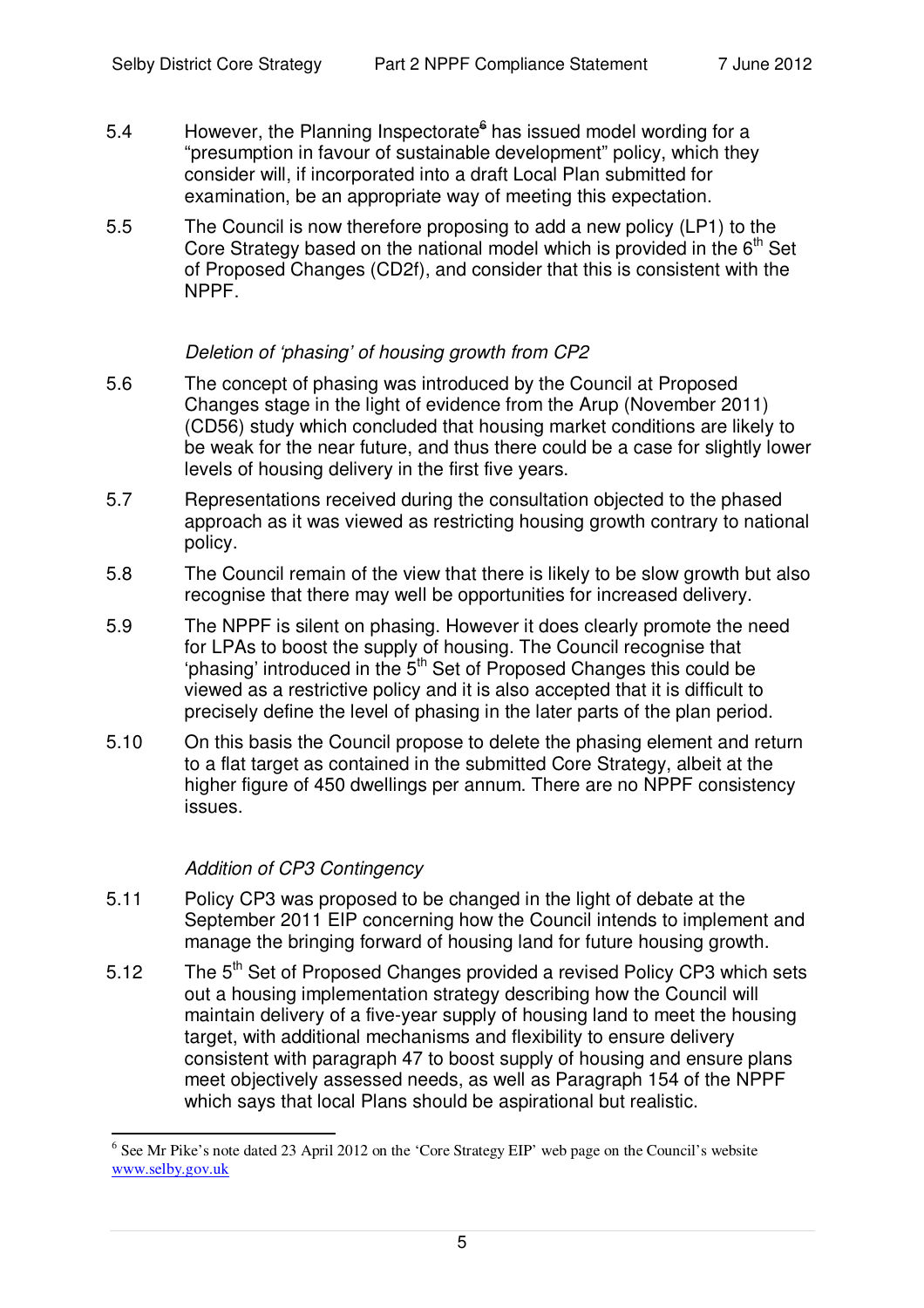- 5.13 In the light of the evidence presented at the April 2012 EIP, the Council is now proposing to further amend Policy CP3 to introduce a contingency in the event that housing growth is not being delivered in a timely manner in Tadcaster.
- 5.14 The Proposed Changes have been subject to Sustainability Appraisal consistent with Paragraph 166 of the NPPF.
- 5.15 Although there is no specific guidance in the NPPF about monitoring of housing land, Paragraph 47 of the NPPF does require that LPAs set out a housing implementation strategy describing how the Council will maintain delivery of a five-year supply of housing land to meet the housing target. Revised Policy CP3 performs this function consistent with the NPPF.
- 5.16 The revised Policy is also broadly consistent with the intentions of Paragraph 8 of the NPPF which says that the planning system should play an active role in guiding development to sustainable solutions and paragraph 14 which says that plan making means that LPAs should positively seek opportunities to meet the development needs of their area and local plans should meet objectively assessed needs with sufficient flexibility to adapt to rapid change.
- 5.17 Therefore it is demonstrated that, Policy CP3 as proposed to be amended is consistent with the NPPF requirements.

# *Windfalls*

- 5.18 Paragraph 48 of the NPPF says that Local planning authorities may make an allowance for windfall sites in the five-year supply if they have compelling evidence that such sites have consistently become available in the local area and will continue to provide a reliable source of supply. Any allowance should be realistic having regard to the Strategic Housing Land Availability Assessment, historic windfall delivery rates and expected future trends, and should not include residential gardens.
- 5.19 The SDCS does not make an allowance for windfalls in the housing land requirement and it is not proposed that this approach is changed<sup>7</sup>. There are no consistency issues with NPPF on this point.

# *Amendments to the Green Belt CPXX*

- 5.20 The published Proposed Change in January 2012 introduced a new strategic policy on the Green Belt. Section 9 (Paragraphs 79 – 92) of the NPPF deals with Green Belts.
- 5.21 The Council's Part 1 (3 Topics) NPPF Compliance Statement assessed the policy's consistency with the NPPF and that paper highlighted further changes to the Green Belt policy to take account of the NPPF. Therefore the 6<sup>th</sup> Set of Proposed Changes include:

<sup>&</sup>lt;sup>7</sup> See Proposed Changes to paragraph 5.28 of the SDCS which clarify the Council's approach to windfalls and the Council's Position Statement (7 June 2012 CD66) which provides further background information.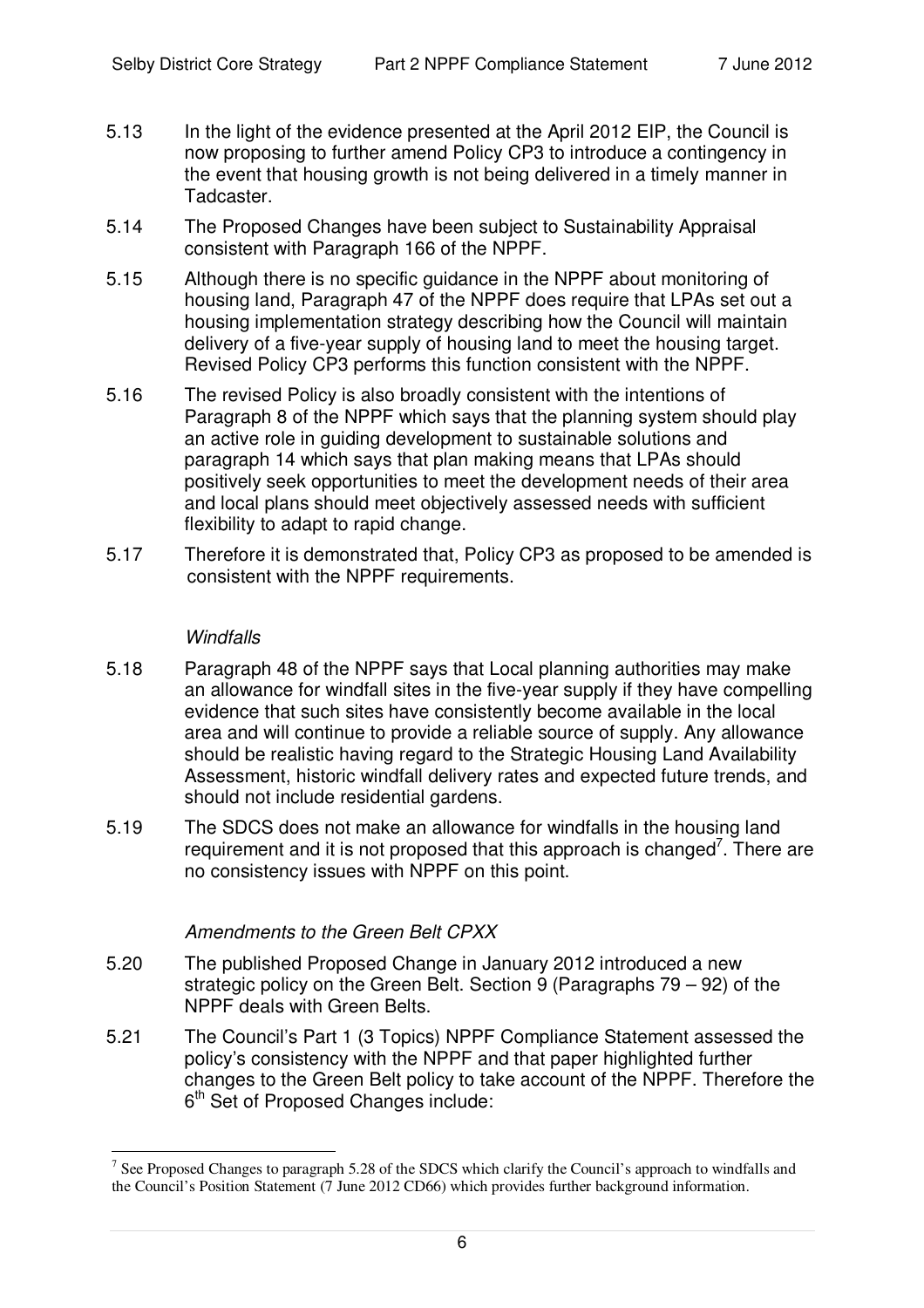- deletion of reference to Major Developed Sites;
- incorporation of wording to refer to review of all village boundaries; and
- minor text changes to bring detailed wording more in line with that used in the NPPF.
- 5.22 Policy CPXX, as proposed to be amended is consistent with the NPPF.

#### *Duty to Cooperate (DTC)*

- 5.23 It is necessary to incorporate into the plan the evidence to demonstrate how the Core Strategy has met the policies of the National Planning Policy Framework which relate to the duty to cooperate.
- 5.24 It is proposed to incorporate additional text in the Core Strategy based on the evidence provided in the DTC Compliance statement submitted to the Inspector on 13 April and considered at the April EIP (CD63).

#### *Travellers*

- 5.25 The Government published the 'Travellers national policy' in March 2012 and therefore the NPPF does not deal with travellers. The Core Strategy must comply with all national policies.
- 5.26 The SDCS Policy CP7 on gypsies and travellers provided a detailed policy for consideration of allocating sites and determining planning applications as this was not covered by national policy at that time.
- 5.27 Because the new national policy provides a considerable level of detail it is now considered appropriate that the Core Strategy policy is amended to provide a more strategic policy by removing unnecessary detail and deferring to national policy considerations.
- 5.28 It is therefore proposed to delete the SDCS original text and policy (and associated previous proposed changes) and replace with new text and policy (see 6<sup>th</sup> Set of Proposed Changes CD2f)

# *Supporting the Rural Economy*

- 5.29 Paragraph 28 says that planning policies should support economic growth in rural areas in order to create jobs and prosperity by taking a positive approach to sustainable new development. Whilst the SDCS Vision foresees a diverse economy, and objectives seek to support rural regeneration and develop the economy, and Policies CP9 and CP10 encourage rural diversification, neither entirely embrace the direction of travel of the new national policy (contained in the above paragraph and elsewhere in the NPPF). Further, Policy CP10 is relatively narrowly focussed on farm diversification rather than wider rural diversification.
- 5.30 It is therefore proposed that Policy CP9 (scale and distribution of economic growth) is re-formatted and expanded to take on board a more positive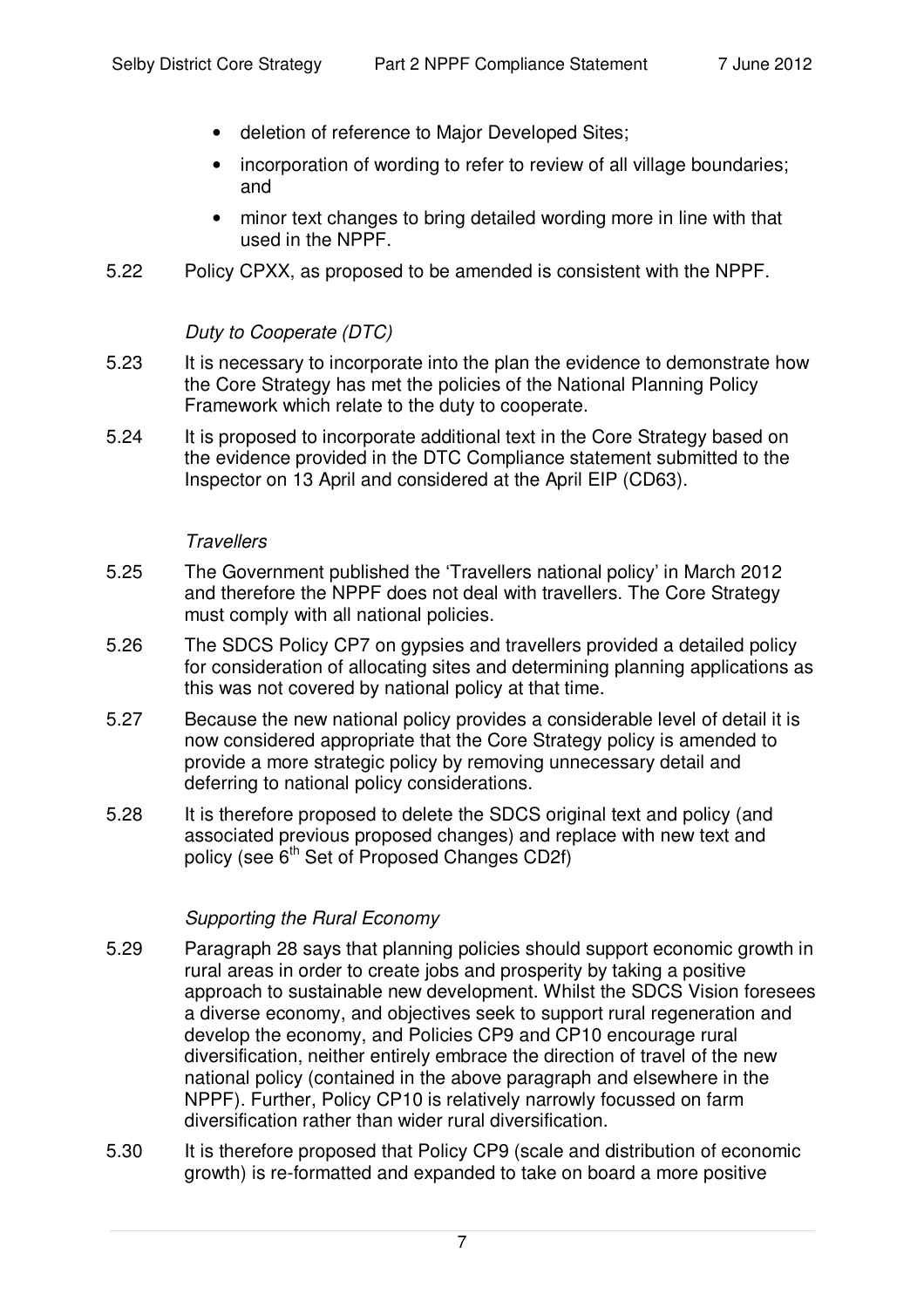approach to encouraging sustainable rural businesses and provide a wider scope for supporting the rural economy in line with the NPPF.

- 5.31 It is also proposed that Policy CP10 is deleted with appropriate elements of the policy and text amalgamated in the Policy CP9 proposed changes.
- 5.32 The Council consider that the deletion of Policy CP10 and strengthening of Policy CP9 ensures the Core Strategy is consistent with the NPPF

# 6. **Summary of Key Topics**

- 6.1 Section 5 above highlights some of the key topics, whilst the detailed analysis is contained in the Appendices. The following is a summary of some (not exhaustive) other changes proposed in the light of the NPPF:
	- Introduction of new model policy for the presumption in favour of sustainable development
	- Updating references to Local Plans instead of Development Plan Documents, including further definitions in line with NPPF
	- Introduction of reference to neighbourhood plans and community right to build orders for example to reflect the changing planning context
	- Highlighting the strategic planning across local boundaries and the Duty to Cooperate
	- Removal of PDL targets from policy and transferring it to the text as an indicator (CP1 and CP3)
	- Setting out the approach to market housing / rural exception sites and linking rural exceptions site to eligibility through local connections (CP6)
	- Replacement travellers Policy CP7 to remove details and refer to national policy considerations
	- Further references to Infrastructure requirements and to a charging schedule (e.g. Community Infrastructure Levy) (CP8)
	- Adding caveats to protecting employment sites and text to refer to further evidence as well as providing greater emphasis on supporting the rural economy (CP9 and CP10)
	- Change in emphasis of Policy CP12 to extend scope to promoting sustainable development not just for the purposes of tackling climate change and strengthening some of the criteria
	- Additional text to consider identifying suitable areas for Renewable Energy and Low Carbon development in a future DPD (CP14)
	- Add references to strengthen Objectives and policies in a number of areas including to directing development to land of least environmental quality and protecting agricultural land for example, and including references to minerals